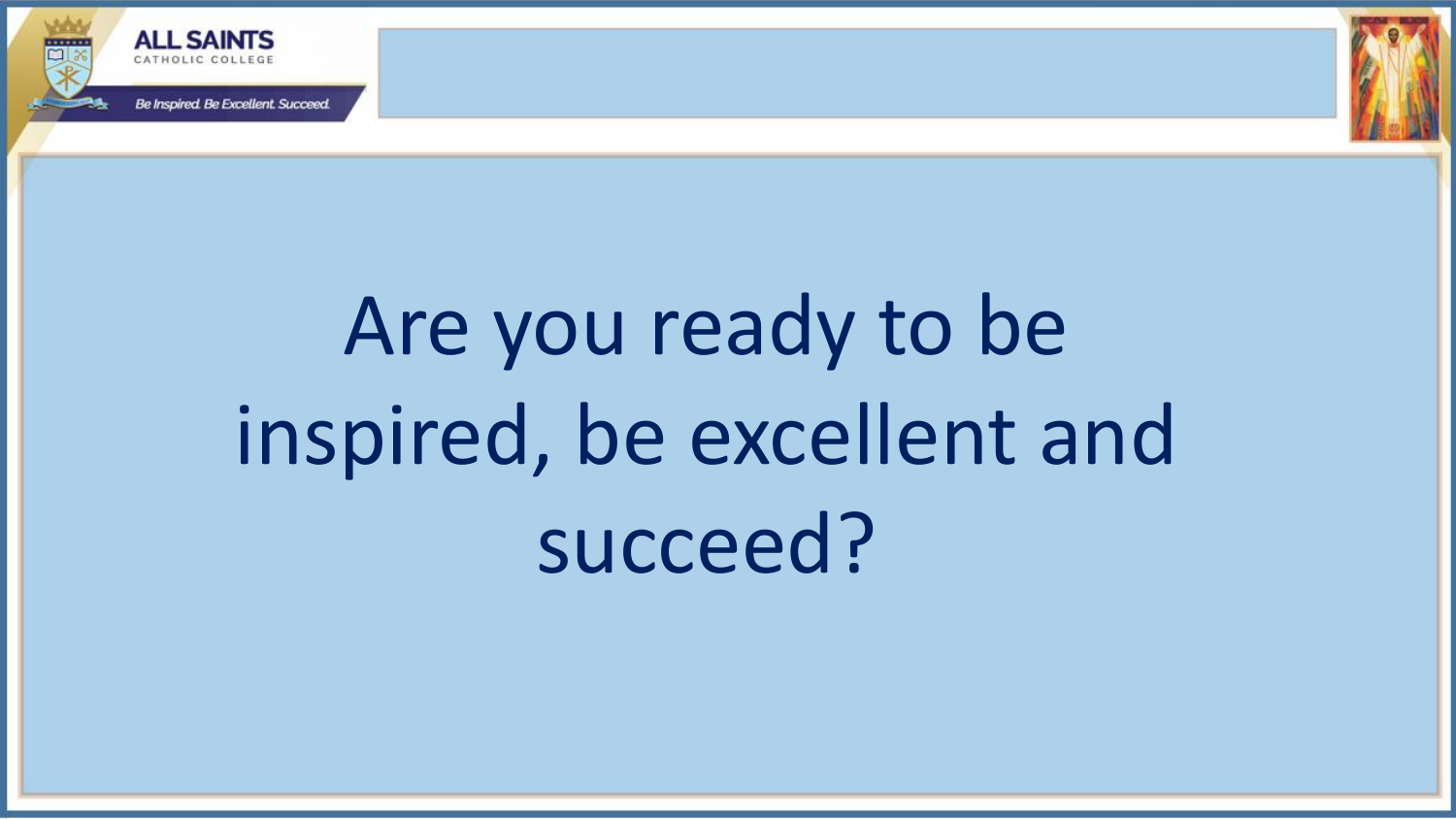

## Form Time Prayer

- Lord, Teach us to move beyond ourselves, and to set out in search of the truth. Teach us to go out and see,
- teach us to listen,



- Not to certain prejudices or draw hasty conclusions.
- Grant us the grace to recognise your dwelling places in our world and the honesty needed to tell others what we have seen.

## Amen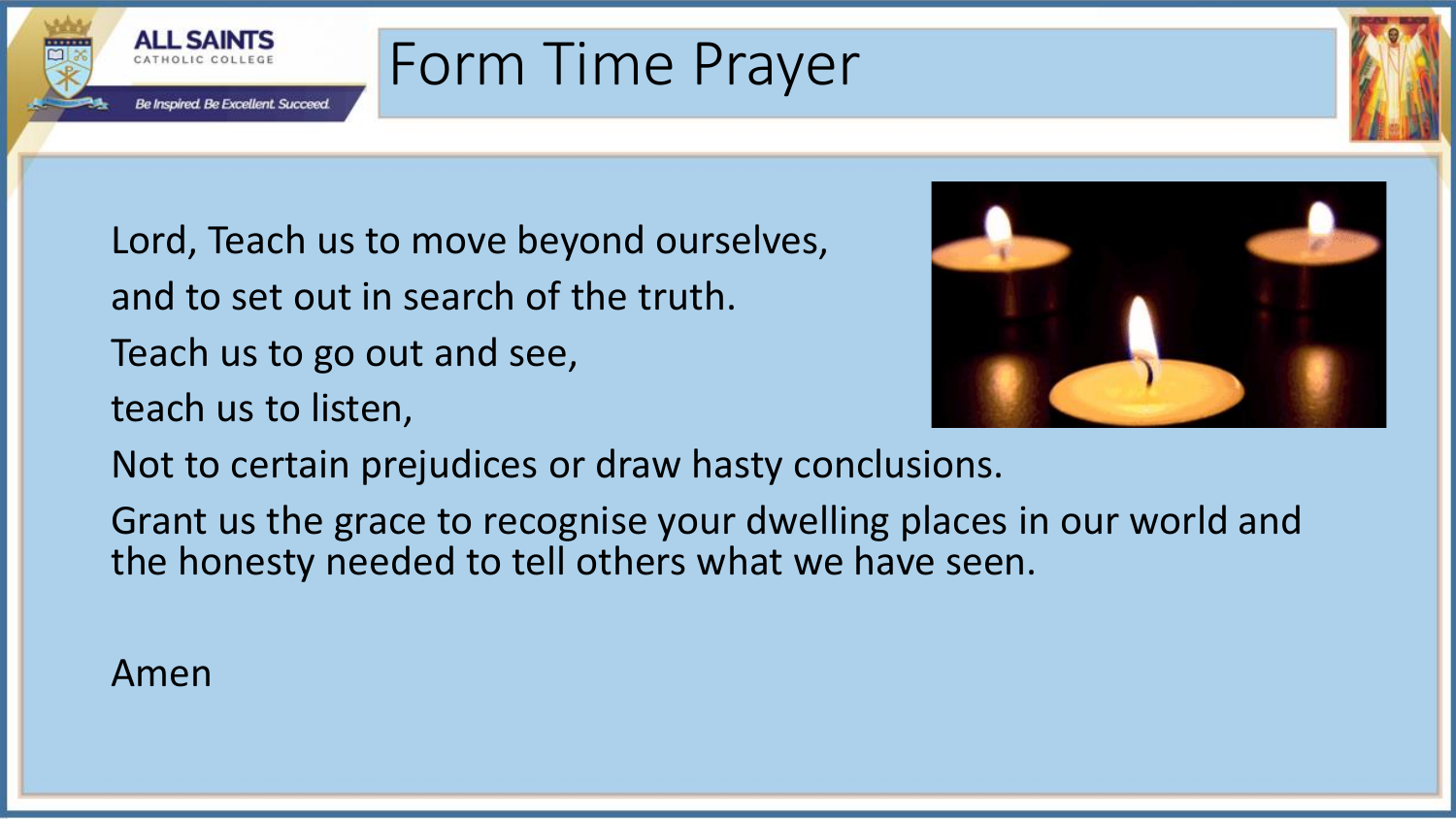

## Revision



Do you have all the revision materials you need?

Speak to your teachers if you need support.

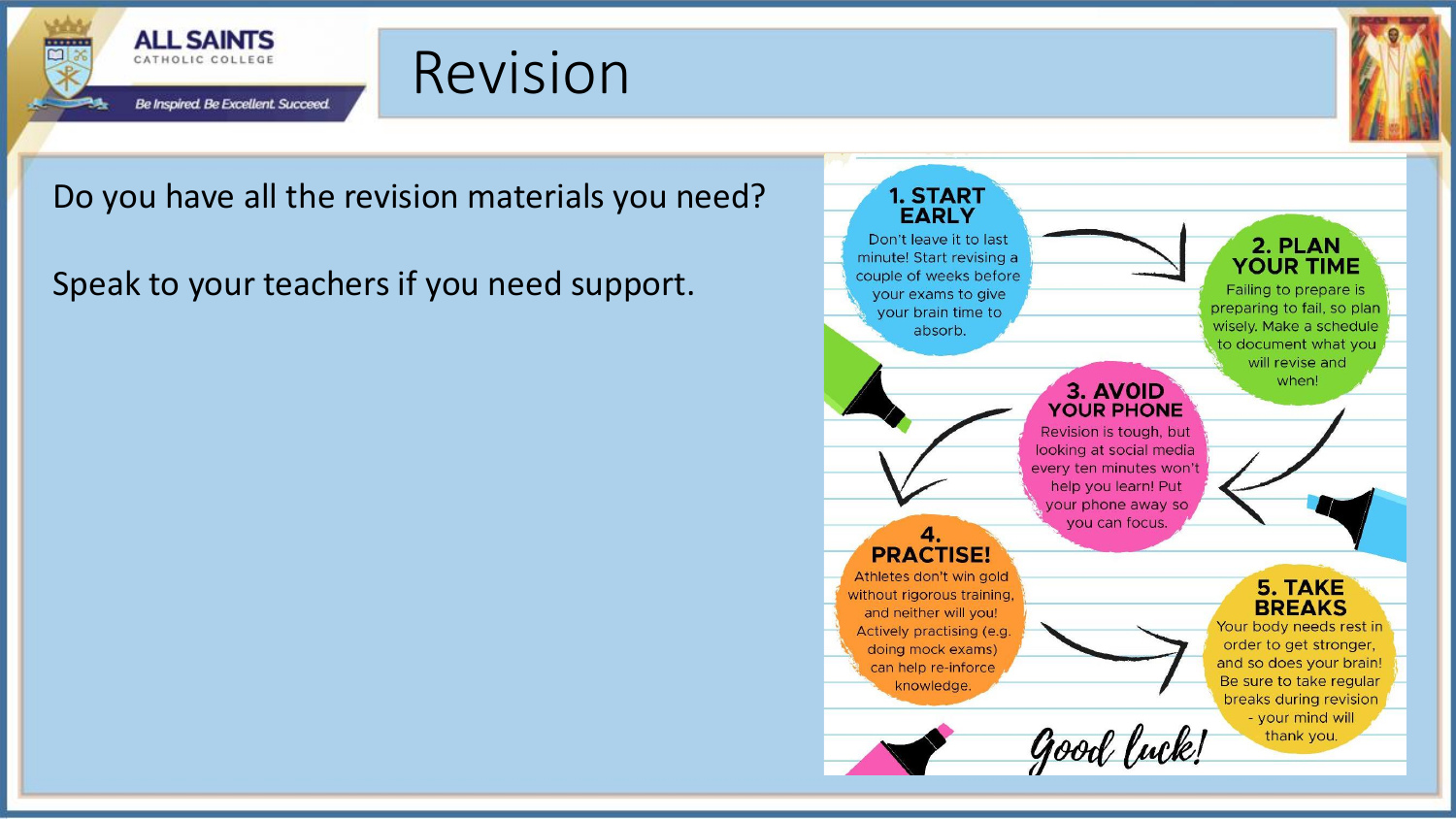

Using flash cards can help you to remember key pieces of information.

Write questions on one side and answers on the reverse so that you are retrieving the information from your memory.

Just reading over notes will not work your memory in the same way.

Make flashcards as soon as you have studied the topic in class.

<https://www.youtube.com/watch?v=C20EvKtdJwQ>

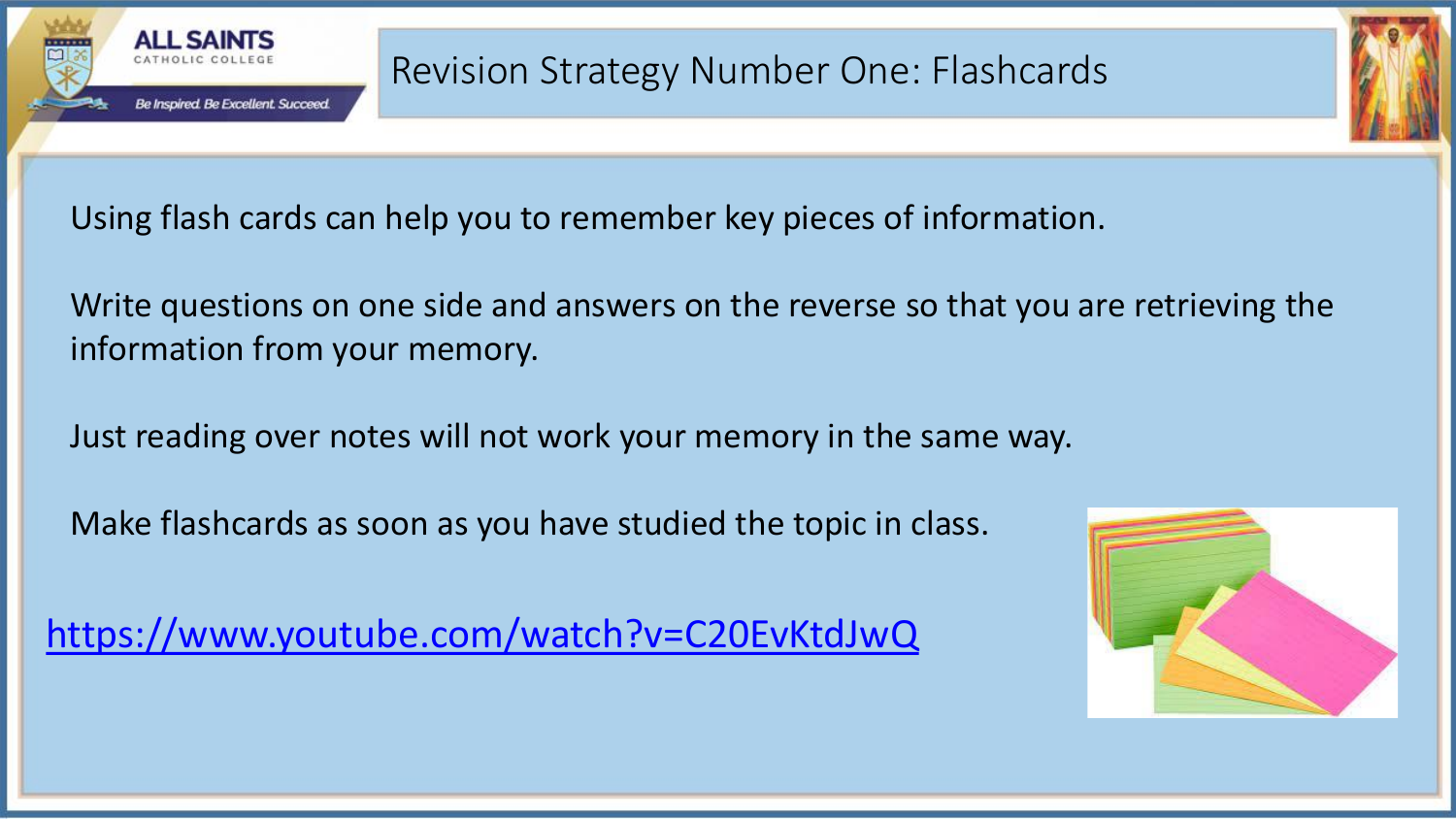

This method of note taking allows you to review your revision and summarise what you have read.

You can use the key words and questions column to retrieve information.

You can cover the main notes while you do this, so that your memory has to do the hard work, like when using flashcards.

[Study Skills: How to Take Cornell Notes -](https://www.youtube.com/watch?v=cLtM3pa9_SQ) YouTube